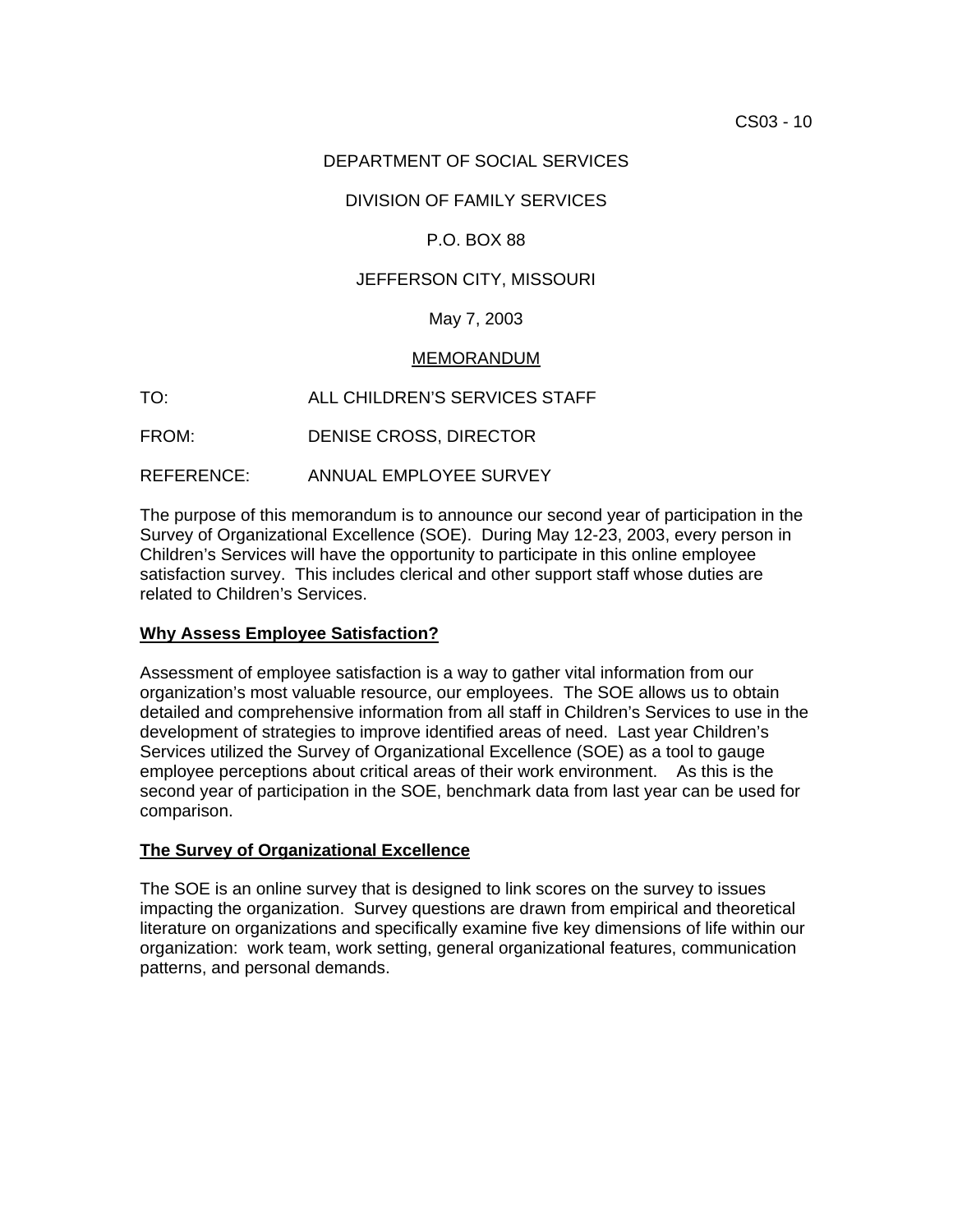# **Administration of the SOE**

The SOE is an online survey that can be accessed directly from the Outlook email system or from any computer that is connected to the Internet. The SOE can be completed at your work terminal, at home, at a public library, or any other location that has access to the World Wide Web.

On May 12, 2003, all Children's Services staff will receive an email from the University of Texas inviting them to take the SOE. The email will contain an embedded hotlink to the survey site as well as the individual PIN number needed to enter the survey site. Beginning May 12, 2003, staff may take the SOE during work hours and from a work terminal. The survey will take approximately 20 minutes to complete. Area, Circuit, and County Administrators are expected to encourage all levels of staff to participate in the survey. This includes ensuring staff have access to a work computer and are allowed sufficient time and privacy in which to take the survey in a confidential manner. Staff may take the survey anytime from May 12, 2003 to May 23, 2003.

# **Instructions for taking the SOE**

- 1. Each staff member will receive an e-mail that includes a hot-link to the web address where the survey is located and an individual PIN number. Clicking on the hot-link will take staff directly to the survey site.
- 2. Note the instructions on the website and then enter your *individual PIN number* when prompted. Each staff person has been assigned their own PIN number and it is used only to validate the on-line survey and not to track individual responses. If a PIN number is not entered, the survey cannot be processed.
- 3. Under **Please select from the list of Organization's**, select **170-Division of Family Services** from the drop down menu.
- 4. Click on the **Next** icon and begin taking the survey.
- 5. When finished answering the survey questions, click on **Submit Survey**. This will automatically process the survey responses and end your session.

## **Confidentiality of Responses**

Anonymity is the key to receiving honest and forthright responses on the survey. All responses are completely confidential and to assure anonymity, no identifying information is collected. Additionally, if an individual is uncomfortable answering any of the questions on the survey, they may opt to not answer that particular question.

## **How Will Information From the SOE Be Utilized?**

The assessment of employee satisfaction is connected to a larger purpose, the development of strategies to improve identified areas of need. Like last year, the results of the survey will be fed back to all levels of staff and posted on the Children's Services intranet site. Each and every staff member then has the responsibility not only to review these finding in their CQI meetings, but also to develop and recommend strategies that address the identified areas of need.